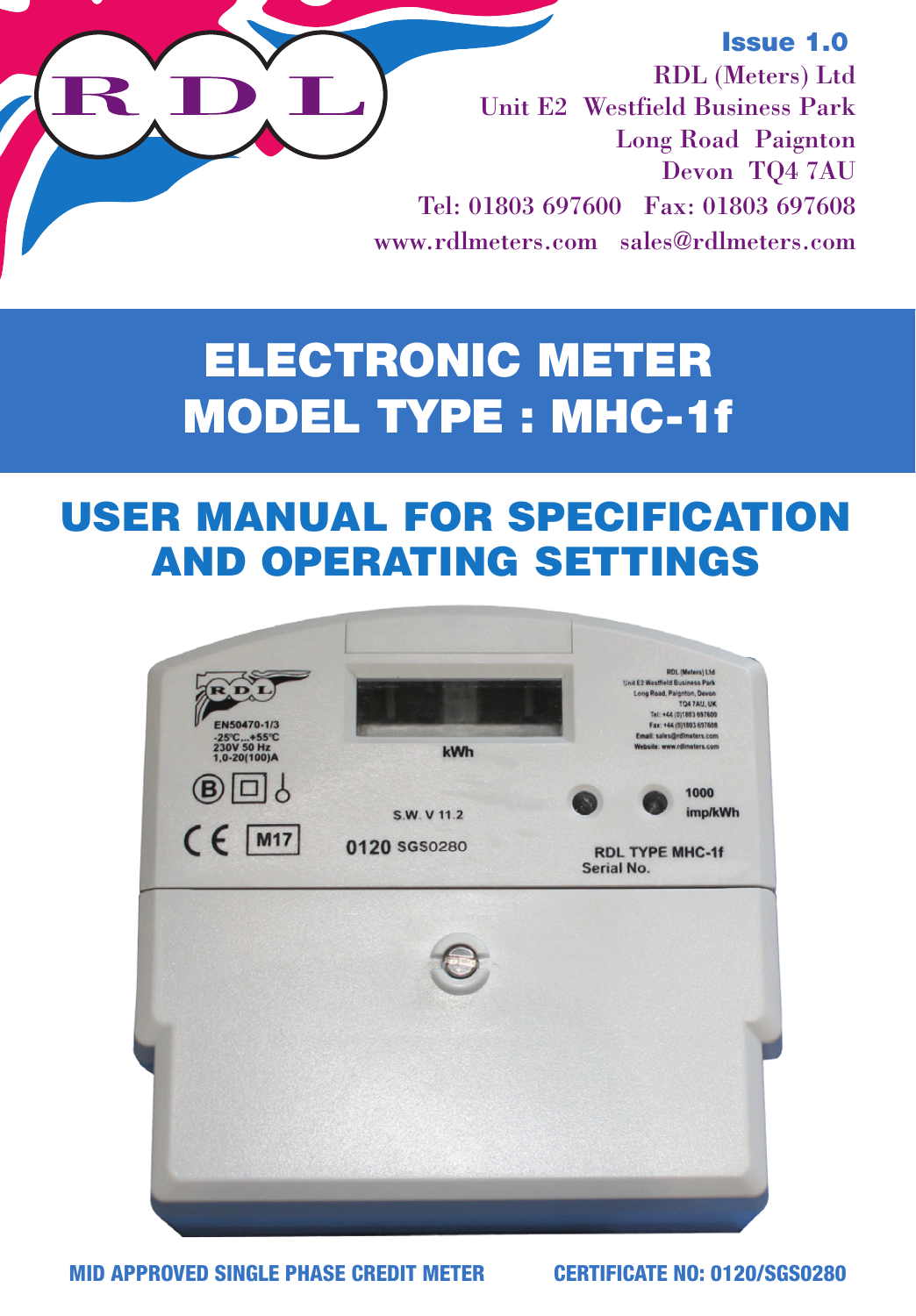# **DECLARATIONS**

This meter complies with Class B (1%) to EN50470 1-3

MID Approval Certificate No. 0120/SGS0280

This meter is intended to be installed in a Mechanical Environment 'M1' with Shock and Vibrations of low significance, as per 2004/22/EC Directive.

This meter is intended to be installed in electromagnetic Environment 'E2', as per 2004/22/ EC Directive.

This meter is intended for Indoor use only.

This meter is intended for Non Condensing humidity.

Note that this meter is sealed and there are no user serviceable parts and no user adjustments. The maintenance and repair of this meter is only permissible by RDL Meters Ltd.

#### **Guarantee**

This meter is guaranteed for a period of three years from the date of purchase, subject to the following guarantee conditions:

This meter is covered by RDL (Meters) Ltd for parts and labour.

This guarantee will **not** cover any Consequential losses.

This guarantee will be **void** under any of the following conditions:

- Removal of any seals to the case.
- The meter has not been installed by a competent, qualified electrician to standards that satisfy the requirements of the current Institute of Electrical Engineers (IEE).
- The meter has been incorrectly installed.
- The meter has been subject to a load of greater than 100 Amps.
- The meter has been tampered with, to obtain free electricity.

If returning the meter, please contact RDL (Meters) Ltd to report the return and to arrange an RMA (Return Merchandise Authorisation) number. Make sure that the meter is carefully packed.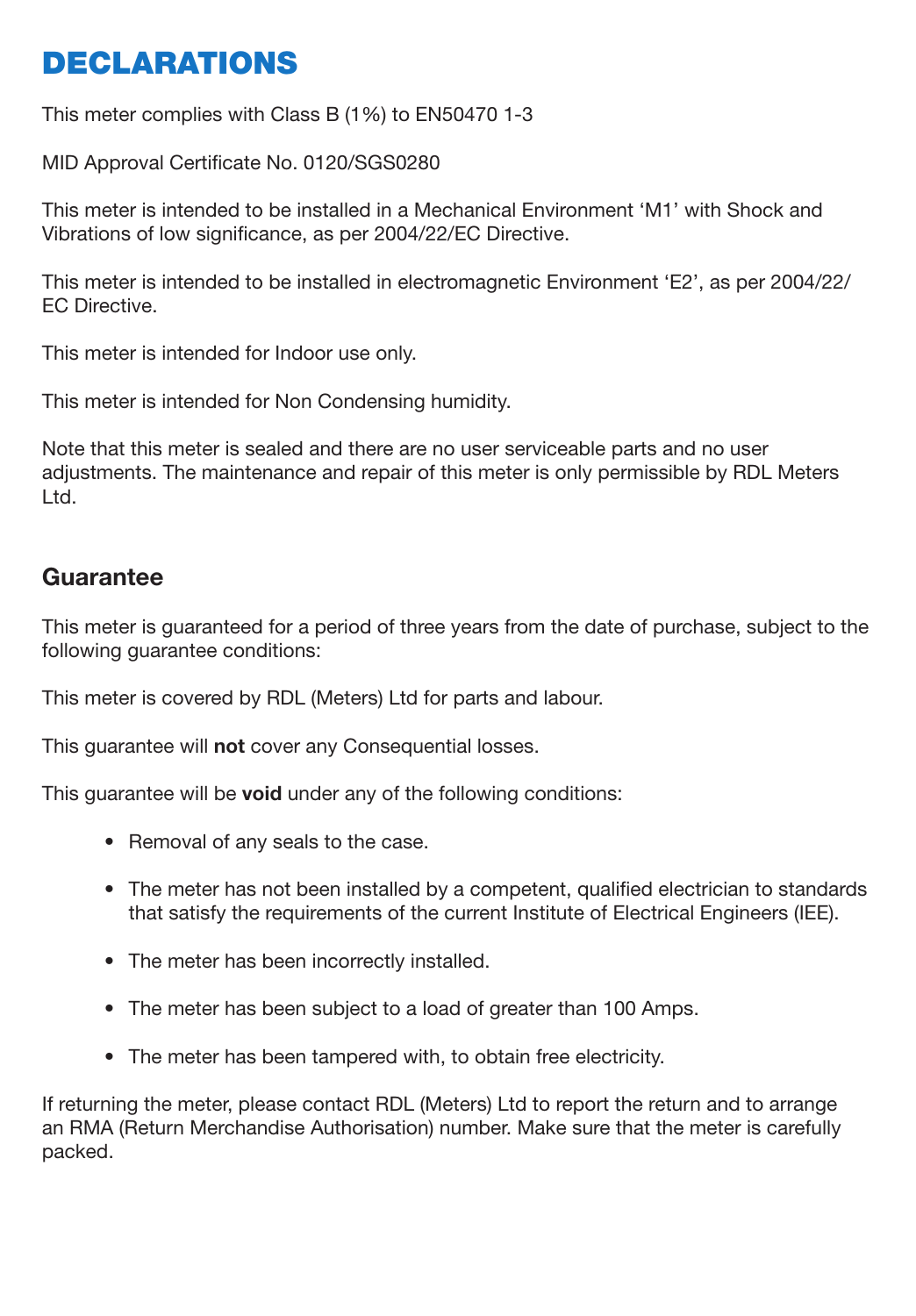# CONTENTS PAGE NO.

| 1. | <b>INTRODUCTION</b> |                                      | $\overline{c}$ |
|----|---------------------|--------------------------------------|----------------|
|    | 11                  | Overview                             | $\mathfrak{p}$ |
| 2  |                     | <b>TECHNICAL DATA</b>                | $\mathfrak{p}$ |
|    | 2.1                 | Meter LED & Power                    |                |
|    |                     | <b>Registration Security</b>         | $\overline{c}$ |
|    |                     | 2.2 General                          | $\overline{c}$ |
|    | 2.3                 | Power Supply                         | $\overline{c}$ |
|    | 2.4                 | Metrology                            | $\overline{c}$ |
|    | 2.5                 | Environmental                        | $\overline{c}$ |
|    | 2.6                 | Dimensions                           | $\overline{c}$ |
|    |                     |                                      |                |
| 3. |                     | <b>NORMAL FUNCTIONAL OPERATION 3</b> |                |
|    | 3.1                 | Normal Operation Display             | 3              |
|    | 3.2                 | Reverse Energy Detection             | 3              |
|    | 3.3 <sup>1</sup>    | <b>Additional Displayed</b>          |                |
|    |                     | Information                          | 3              |
| 4. |                     | <b>FUNCTIONAL OPERATION</b>          |                |
|    |                     | ON APPLICATION OF POWER              | 3              |
|    | 4.1                 | Power Up Operation Display           | 3              |
| 5. |                     | <b>APPENDIX</b>                      |                |
|    | 5.1                 | <b>Starting Current</b>              | 4              |
|    | 5.2                 | Wiring Diagram and                   |                |
|    |                     | Mounting Template                    | $\overline{4}$ |
|    |                     |                                      |                |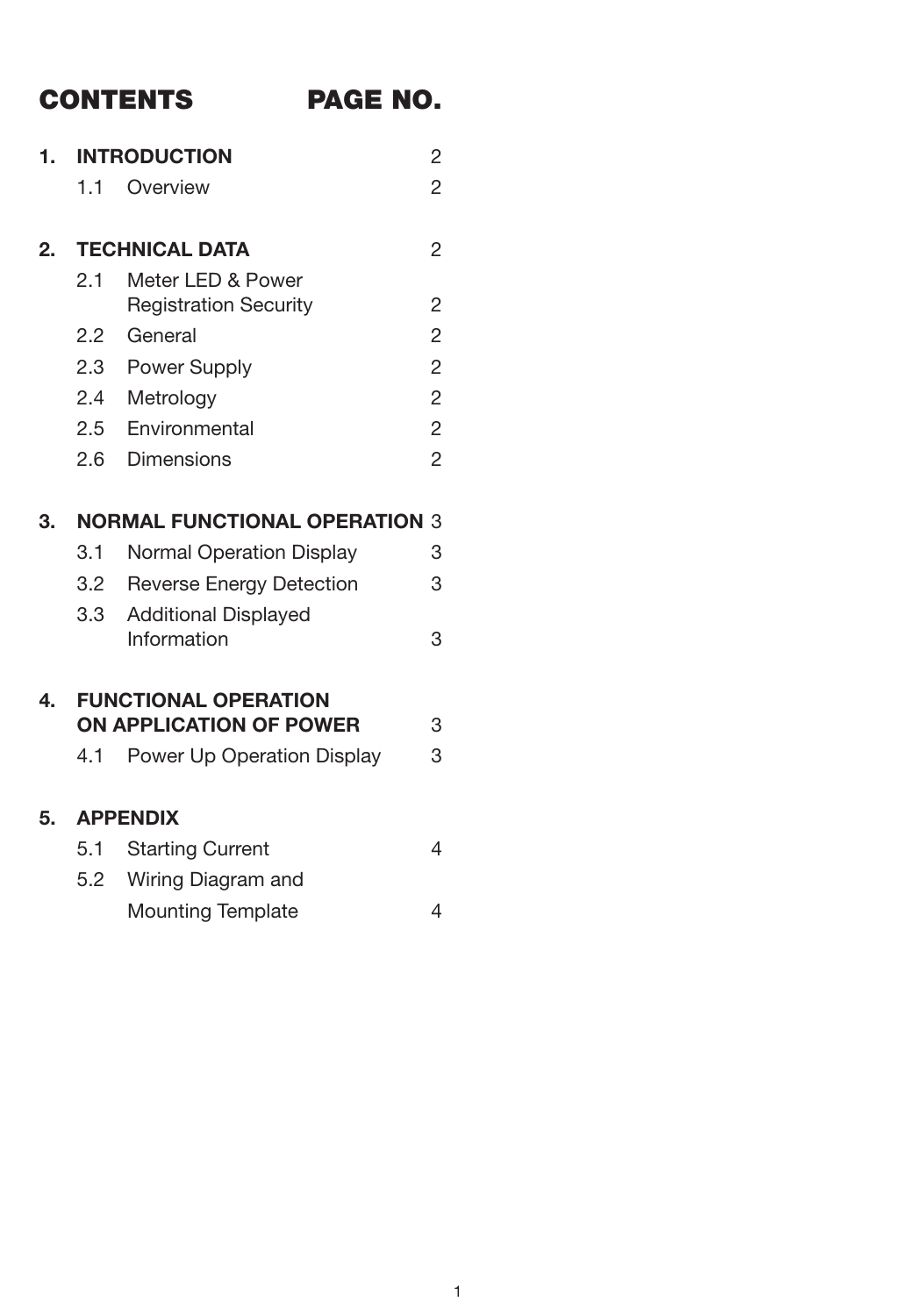#### 2) Uses secure disposable magnetic token cards available in Sterling, Euro and Dollars. **1. INTRODUCTION**  $\overline{3}$  When value card is inserted, value card to the meter.

# 1.1 Overview

1.1 Overview<br>This manual covers the specification and operation for the MHC-1f single phase whole current active energy credit meter.

The main features of the product are:

- 1) All solid state with 8 character LCD.
- $2<sub>1</sub>$  $2)$  Single tariff rate.<br>3) No battery replace
- 12) No battery replacement required. 3) No battery replacement required.
- 13) Internation Communication<br>
4) Reverse Energy Detection.
- $\frac{1}{\sqrt{1+\frac{1}{2}}}$ 3) Extension Terminal Co 5) Extension Terminal Cover to Protect Supply Cables.

#### **2. TECHNICAL DATA**

The MHC-1f is an alternating Current Static Watt Hour Credit Meter, Class B. Double Insulated.

#### **2.1 Meter LED & Power Registration Security** 2.1 Meter LED & Power Registration Security

The red LED mounted on the front panel will pulse at a rate of 1000 pulses per kWh. **5.1 Wiring Diagram and Mounting Template** The red LED mounted on the front panel will pulse at a rate of 1000 pulses per kWh. Power registration is recorded in non-volatile memory under control of the Power registration is recorded in non-volatile memory under control of the microprocessor which is updated every 24 hours and in the event of a power failure. microprocessor which is updated every 24 hours and in the event of a power failure. failure.

## 2.2 General

| Current Rating:<br>Terminal Arrangement:            | 100 Amps<br><b>BS 7856</b>    |
|-----------------------------------------------------|-------------------------------|
| Main Terminal Dimensions:<br>Terminal Construction: | 8.0mm to 8.2mm<br>Solid Brass |
| Terminal Screws:                                    | 6.0mm                         |
| 2.3 Power Supply                                    |                               |
| Rated Voltage:                                      | 230V                          |
| Operating Voltage Range:                            | 220V-240V                     |
| Current Range:                                      | 1.0-20(100A)                  |
| Frequency:                                          | 50Hz Standard                 |
| 2.4 Metrology                                       |                               |
| Meter Accuracy:                                     | Active energy, Class B (1%)   |
| 2.5 Environmental<br>Temperature Operating Range:   | -25 to 55 degrees C           |
| Storage Range:                                      | -25 to 55 degrees C           |
| Transportation Range:<br>Ingress Protection:        | -25 to 70 degrees C<br>IP51   |
|                                                     |                               |

2 15 Maximum period of 6 hours at the extremes of its temperature range

#### 2.6 Dimensions

| Height: | 120.00 mm |
|---------|-----------|
| Width:  | 125.00 mm |
| Depth:  | 54,00 mm  |
| Weight: | 0.410 kg  |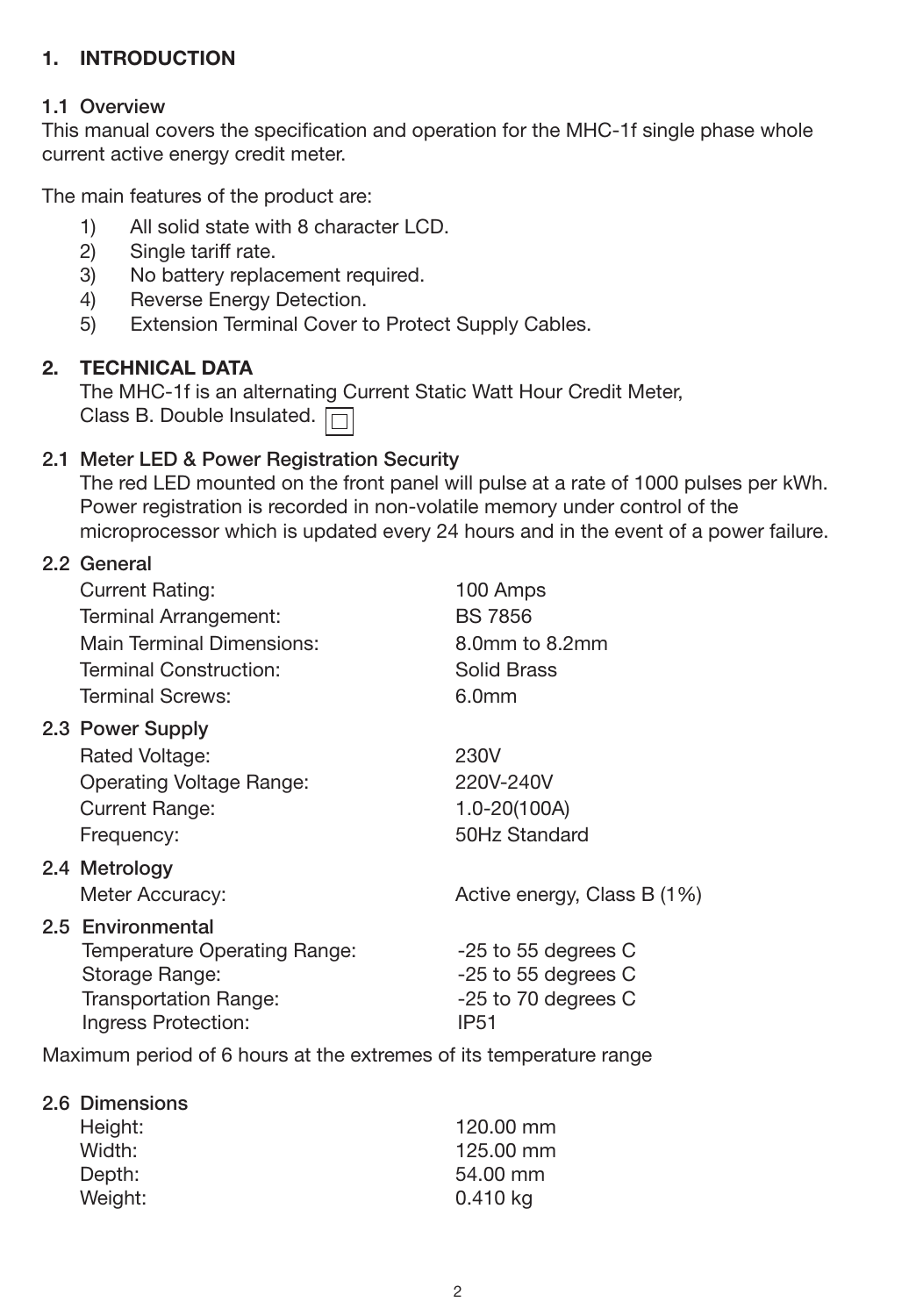#### **3. NORMAL FUNCTIONAL OPERATION IN METER MODE**

#### 3.1 Normal Operation Display

During normal operation the display on the MHC-1f will be shown below.

| <b>DISPLAY</b>  | <b>REMARKS</b>                             |
|-----------------|--------------------------------------------|
| XXXXXX.X<br>kWh | XXXXXX.X kWh registered on current tariff. |

#### 3.2 Reverse Energy Detection

| <b>DISPLAY</b> | <b>REMARKS</b>                                                                                                                                                                                                      |
|----------------|---------------------------------------------------------------------------------------------------------------------------------------------------------------------------------------------------------------------|
| "rFd"          | If reverse power is detected above a pre-determined level<br>the display will indicate "rEd" (Reverse Energy Detection).<br>Reverse energy warning can be removed by isolating and<br>reinstating the power supply. |

#### 3.3 Additional Displayed Information

On first application of power, or following a power cut, the display on the meter will be one of those shown below.

#### **4. FUNCTIONAL OPERATION ON APPLICATION OF POWER**

#### 4.1 Power Up Operation Display

During power up operation the display on the MHC-1f will be one of those shown below.

| <b>DISPLAY</b>     | <b>REMARKS</b>                                                                                                           |
|--------------------|--------------------------------------------------------------------------------------------------------------------------|
| 88888.8.8.8<br>kWh | Test all character positions on display.                                                                                 |
| V11.2              | Software / Firmware Version.                                                                                             |
| XXXX.XXX<br>kWh    | On first application of power, or following a power cut,<br>three decimal places are displayed for the first 30 minutes. |
| XXXXXX.X<br>kWh    | Normal Operation Display.                                                                                                |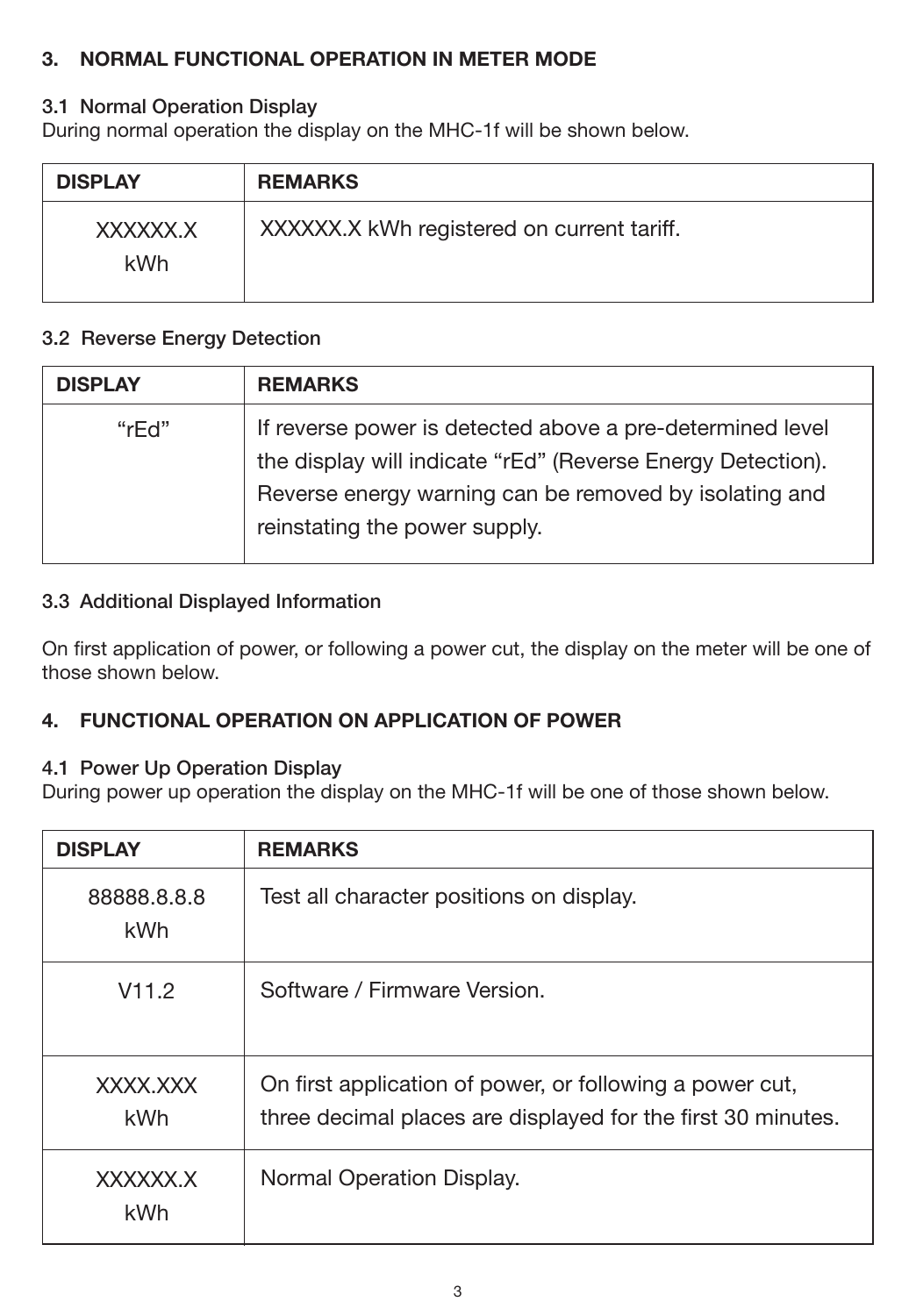#### **5. APPENDIX**

### 5.1 Starting Current

The meter starts to register at 80 mA.

## 5.2 Wiring Diagram and Mounting Template

The meter must be installed by a competent, qualified electrician to the standards that satisfy the requirements of the current Institute of Electrical Engineers (IEE).



## **WIRING DIAGRAM**

**WALL MOUNTING DIMENSIONS**